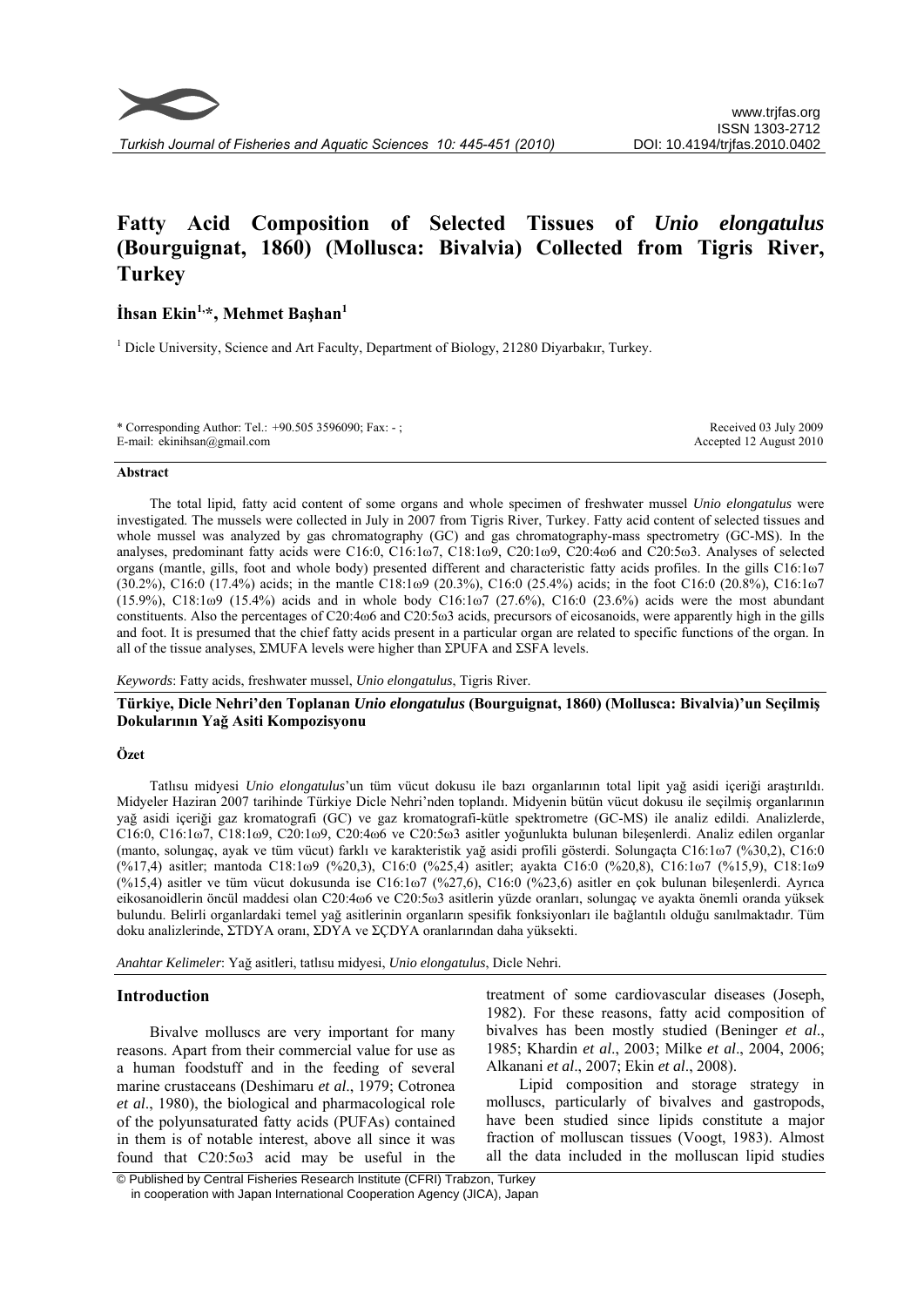## concern the entire organism and only a few reports on the tissue distribution of fatty acids are available (Hagar and Dietz, 1986; Wenne and Polak, 1989).

Seasonal variations in lipid and fatty acid compositions have been reported for several marine bivalve molluscs, including *Pecten maximus, Crassostrea gigas, Tapes decussatus, Tapes philippinarum, Scapharea inaequivalvis* (Beninger and Stephan, 1985; Piretti *et al*., 1988; Pazos *et al*., 1996, 2003). Some of the other studies on bivalve fatty acids were concerned with analyses of whole animal (Watanabe and Ackman, 1974; Trider and Castell, 1980; Misra *et al*., 1985; Alkanani *et al*., 2007; Ekin *et al*., 2008). Furthermore, analyses on fatty acid composition of tissues were usually related to seasonal variations, sexual development and growth metabolism of marina bivalves.

Lipid composition and metabolism have been extensively studied in marine bivalves; a few investigations have been done on freshwater forms (Pollero *et al*., 1981, 1983; Dembitsky *et al*., 1992, 1993; Ekin *et al*., 2008) and even less on organs and tissues of freshwater species. As mentioned before, there were not much more studies on fatty acid composition of freshwater bivalve tissues. Among the known studies, only some of the freshwater bivalves, *Carunculina texasensis* (Hagar and Dietz, 1986), *Diplodom patagonicus* (Pollero *et al*., 1981), *Ligumia subrostrata* (Dietz and Graves, 1981), *Diplodon delodontus* (Pollero *et al*., 1983), *Dreissena polymorpha* and *Unio* sp. (Dembitsky *et al*., 1992) and *Dreissena siouffi* (Ekin *et al*., 2008) have been reported.

Up to now, lipid compositions of freshwater bivalves from Turkey have not been studied. *Unio elongatulus* mussels are densely distributed in Turkish rivers. Although not eaten by Turkish people, they have got important roles in food chain since they are consumed by fish, water birds, mammals and reptiles in the river. Sometimes, they are used as foodstuff for breeding some animals such as fish, chicken and pigs. For these reasons, every study on the mussels from Turkish freshwater gains importance. The primary goal of this study was to characterize the fatty acid composition of the total lipid in the mantle, gills, foot and whole body of freshwater bivalve mollusc *U. elongatulus* collected from Tigris River.

#### **Materials and Methods**

#### **Mussels**

*U. elongatulus* mussels were collected from Tigris River Bank (Altitude: 583 m, Coordinate: 37°55'02″ N, 40°13'08″ E) in Diyarbakır in the Southeast Anatolia Region of Turkey, in July 2007. Individually, three adult mussels of similar size (length:  $9\pm 1.50$  cm, wet weight:  $10\pm 1.25$  g) were sampled for each lipid analysis of the tissues. The temperature of the river water was 15°C in July. Adult

animals were divided into four groups and their organs, i.e., mantle, gills, foot and whole body were dissected out. Samples were transferred into chloroform/methanol  $(2:1, v/v)$  and kept frozen (-80°C) until use.

#### **Lipid Extraction**

Three mussels of similar size were used for each individual analysis, totally twelve mussels. Samples (dissected tissues such as gills, foot, mantle and whole body) were homogenized in chloroform/methanol (2:1, v/v) solution in order to extract total lipids (Bligh and Dyer, 1959). Autoxidation of unsaturated components was minimized by adding 50 μl of 2% butylated hydroxytoluene in chloroform to each sample during the extraction process. Total lipid extracts were dried under a stream of  $N<sub>2</sub>$ . Total lipids were put into reaction vials and the associated fatty acids were transmethylated by refluxing the fractions in acidified (sulfuric acid) methanol for 90 min at 85°C. The fatty acid methyl esters (FAMEs) of the tissues total lipids were extracted from the reaction vials three times with hexane and concentrated (Stanley-Samuelson and Dadd, 1983).

#### **Gas Chromatography (GC)**

Fatty acid methyl esters were separated and quantified by capillary gas chromatography. The chromatography system consisted of a Hewlett Packard (Wilmington, DE) gas chromatograph (model 6890), a DB-23 capillary column (60 m x 0.25 mm i.d. x 0.250 μm film thickness and Bonded 50% cyanopropyl) (J & W Scientific, Folsom, CA), a flame ionization detector, and Hewlett-Packard ChemStation software. The injection port and the detector temperatures were 270°C and 280°C, respectively. The split ratio was 1:20. The flow rates of compressed air and hydrogen were 300 ml/min, 30 ml/min, respectively. Helium was used as carrier gas (2.8 ml/min). The oven temperature was programmed at a rate of 6.5°C/min from 130°C (1 min hold) to 170°C, then increased at a rate of 2.75°C/min to a 215°C, then again increased at a rate of 40°C/min to 230°C, was held for 12 minutes. Total fatty acids levels and spectra of FAMEs are obtained by HP 3365 ChemStation computer program (Ekin *et al*., 2008). FAMEs existence and retention times were determined by comparing the spectra of authentic standards (Sigma-Aldrich Chemicals). Individual FAMEs were identified by comparisons with the chromatographic behaviors of authentic standards.

#### **Gas Chromatography-Mass Spectrometry (GC-MS)**

The chemical structures of the FAMEs (especially highly unsaturated fatty acids and odd numbered fatty acids) were confirmed by capillary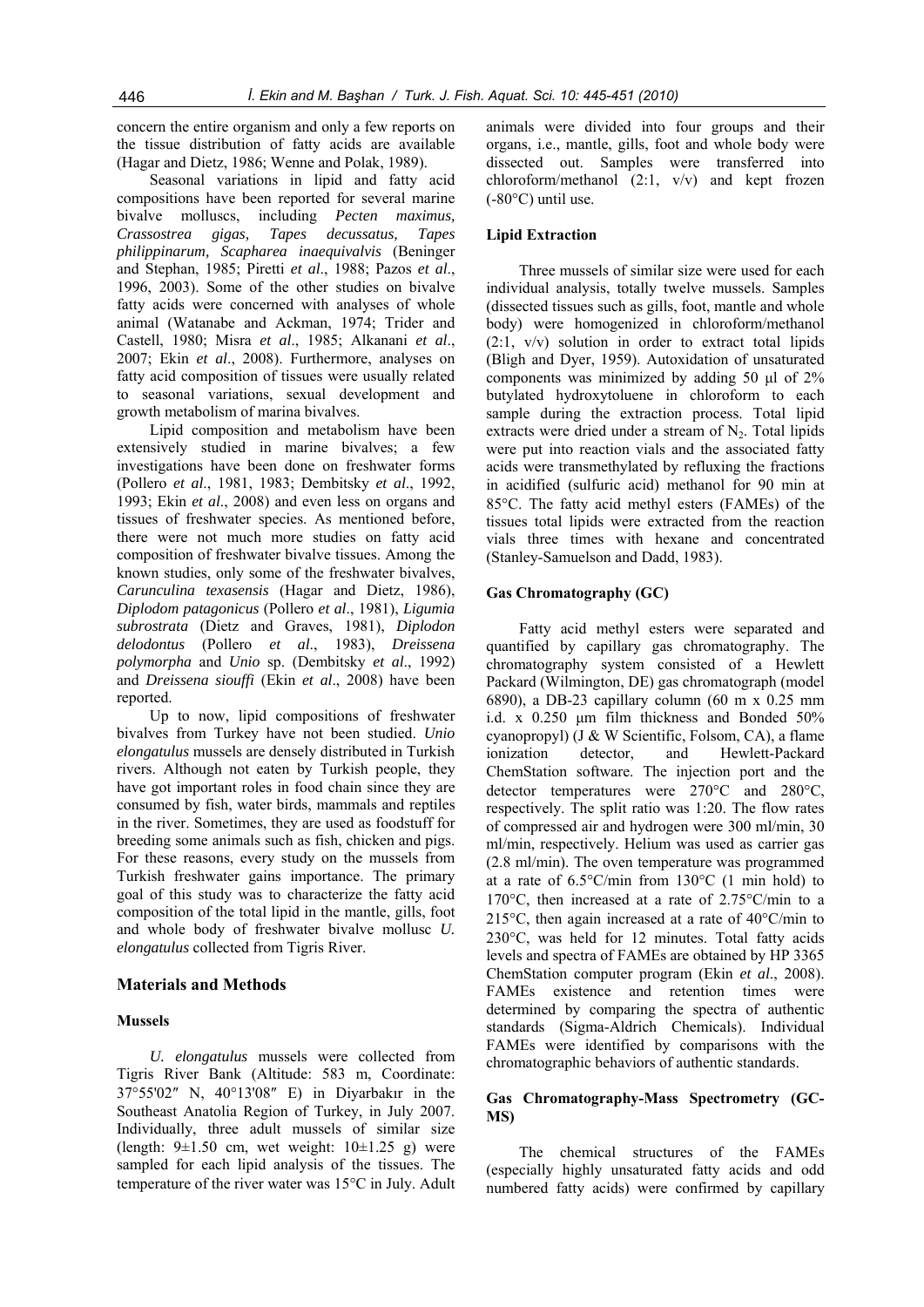gas chromatography-mass spectrometry (GC-MS). GC-MS analyses were made using a GC-MS equipment (HP 5890-E series GC-System, Hewlett-Packard, Palo Alto, CA, USA) with mass-selective detection. An Innowax column (30 m x 0.25 mm i.d., 0.25 μm film thickness) was used, and the temperature was programmed from 150 to 230°C at a 2°C/min increase with an initial hold of 6 min. The carrier gas was helium (1 ml/min) and the split ratio was 1:50. The injection port and the detector temperatures were 250 and 300°C, respectively. The mass spectrometer was operated in the electron impact ionization mode (70 eV). Chemical structures of the FAMEs were identified by comparison with the Wiley 275 and Nist 98 library. Chemical structures of the FAMEs were determined by analysis of spectra and by comparing obtained spectra with the spectra of authentic standards.

#### **Statistical Analyses**

Statistical analyses were done by SPSS (12.0) computer programme. The percentages of fatty acids were tested by analyses of variance (ANOVA) and comparisons between means were performed with TUKEY test. Differences between means were evaluated as significant if P<0.05.

#### **Results**

The total lipid fatty acid compositions of some selected tissues of *U. elongatulus* are presented in Table 1. In the mixture of methyl esters obtained from the total lipids extracted from the mantle, gills, foot and whole body of the mussel, following principal constituents were identified C12:0, C14:0, C15:0, C16:0, C17:0, C18:0 as saturated fatty acids (SFA);

C16:1ω7, C18:1ω9, C20:1ω9 as monounsaturated fatty acids (MUFA) and C18:2ω6, C18:3ω3, C20:2ω6, C20:4ω6, C20:5ω3 as polyunsaturated fatty acids.

In the gills analyses C16:1ω7 (30.2%), C16:0 (17.4%), C20:1ω9 (10.9%); in the mantle C16:0 (25.4%),  $C18:1\omega9$  (20.3%),  $C16:1\omega7$  (14.4%); in the foot C16:0 (20.8%), C16:1ω7 (15.9%), C18:1ω9 (15.4%) and in whole body C16:1ω7 (27.6%), C16:0 ( $23.6\%$ ), C18:1 $\omega$ 9 (10.2%) acids were most abundant components (Figure 1). In all of the tissues, C12:0, C15:0, C17:0 and C20:2ω6 acids were always less than 1%. The proportion of C14:0 acid was more than twice as high as in the mantle in comparison to the foot and whole body. The percentage of this component in the gills was slightly lower than in the mantle. There was not important proportional difference in C18:0 acid levels among tissues. Its percentage varied from 5% to 7%. The highest value of C18:2ω6 acid was found in the mantle (9.5%); the lowest value was in whole body (3.5%). However, in the analyses, the level of C18:3ω3 acid did not exceed 3.2%.

There were statistically important findings in ΣSFA, ΣMUFA and ΣPUFA levels. For example, in all of the tissue analyses, ΣMUFA levels were higher than ΣSFA and ΣPUFA levels. ΣSFA levels ranged from 28.9% to 35.4%, ΣMUFA levels ranged from 40.2% to 48.1% and ΣPUFA levels were between 21.0% and 27.5%. The maximum ΣMUFA amount was found in the gills (48.1%), the maximum amount of SFA was found in the mantle (35.4%) and the maximum amount of  $\Sigma$ PUFA was in the foot (27.5%).

The total of  $\omega$ 6 (Σω6) fatty acids was higher than total of ω3 (Σω3) fatty acids. Σω6 / Σω3 ratio was defined the highest in the gills tissue (1.46) and the lowest was in whole body (1.03). On the other

**Table 1.** Fatty acid composition (%) of total lipids in selected tissues of *U. elongatulus* 

| <b>Fatty Acids</b>                | Gills (mean* $\pm$ S.E.)**    | Mantle (mean*±S.E.)**         | Foot (mean*±S.E.)**           | Whole body (mean* $\pm$ S.E.)** |
|-----------------------------------|-------------------------------|-------------------------------|-------------------------------|---------------------------------|
| C12:0                             | $0.61 \pm 0.05^a$             | $0.15 \pm 0.02^b$             | $0.08 \pm 0.01^b$             | $0.23 \pm 0.01$ <sup>d</sup>    |
| C14:0                             | $1.32 \pm 0.12^a$             | $1.80 \pm 0.14$ <sup>a</sup>  | $0.97 \pm 0.07^b$             | $0.77 \pm 0.05^b$               |
| C15:0                             | $1.01 \pm 0.08$ <sup>a</sup>  | $0.53 \pm 0.05^b$             | $0.68 \pm 0.05^b$             | $0.69 \pm 0.04^b$               |
| C16:0                             | $17.49 \pm 1.26^a$            | $25.45 \pm 1.37^b$            | $20.83 \pm 1.32$ <sup>c</sup> | $23.66 \pm 1.40^b$              |
| C17:0                             | $1.35 \pm 0.13^a$             | $1.23 \pm 0.10^a$             | $1.28 \pm 0.10^a$             | $1.20 \pm 0.10^a$               |
| C18:0                             | $7.15 \pm 0.65^a$             | $6.27 \pm 0.62^b$             | $7.26 \pm 0.65^{\text{a}}$    | $5.18 \pm 0.47$ °               |
| $\Sigma$ SFA                      | $28.93 \pm 1.44$ <sup>a</sup> | $35.43 \pm 1.74$ <sup>b</sup> | $31.10 \pm 1.49^a$            | $31.73 \pm 1.40^c$              |
| $C16:1\omega$                     | $30.27 \pm 1.47$ <sup>a</sup> | $14.40 \pm 1.12^b$            | $15.90\pm1.11^{\rm b}$        | $27.64 \pm 1.42$ <sup>c</sup>   |
| C18:1 <sub>0</sub> 9              | $6.89 \pm 0.71$ <sup>a</sup>  | $20.30 \pm 1.35^b$            | $15.40 \pm 1.10^c$            | $10.23 \pm 0.65$ <sup>d</sup>   |
| $C20:1\omega$ 9                   | $10.99 \pm 1.03^{\text{a}}$   | 5.58 $\pm$ 0.63 <sup>b</sup>  | $10.18 \pm 0.93$ <sup>a</sup> | $9.27 \pm 0.85^{\text{a}}$      |
| ΣMUFA                             | $48.15 \pm 2.18^a$            | $40.28 \pm 2.02^b$            | $41.48 \pm 2.08^b$            | $47.14 \pm 2.12^a$              |
| C18:206                           | $4.87 \pm 0.36$ <sup>a</sup>  | $9.56 \pm 0.97^b$             | $6.82 \pm 0.57$ °             | $3.50 \pm 0.24$ <sup>d</sup>    |
| C18:3 <sub>0</sub> 3              | $0.62 \pm 0.04^a$             | $2.47 \pm 0.19^b$             | $1.87 \pm 0.13$ <sup>c</sup>  | $3.16 \pm 1.11$ <sup>d</sup>    |
| C20:2 <sub>0</sub> 6              | $0.95 \pm 0.08^a$             | $0.30 \pm 0.04^b$             | $0.37 \pm 0.02^b$             | $0.23 \pm 0.01^b$               |
| C20:406                           | $8.33 \pm 0.87$ <sup>a</sup>  | $3.34 \pm 0.42^b$             | $8.37 \pm 0.72$ <sup>a</sup>  | $6.97 \pm 0.54$ <sup>c</sup>    |
| C20:503                           | $9.04 \pm 0.91$ <sup>a</sup>  | $8.82 \pm 0.75^{\text{a}}$    | $10.16 \pm 0.93$ <sup>a</sup> | $7.21 \pm 0.63^b$               |
| $\Sigma \omega 6/\Sigma \omega 3$ | 1.46                          | 1.17                          | 1.29                          | 1.03                            |
| $\Sigma$ PUFA                     | $23.81 \pm 1.37$ <sup>a</sup> | $24.49 \pm 1.42^a$            | $27.59 \pm 1.52^b$            | $21.07 \pm 1.43$ <sup>c</sup>   |

٭ Means are the averages of three replicates. The values are shown as mean±S.E

٭٭ Means followed by different letters in the same line are significantly different (P<0.05) by Tukey's test.

SFA: Saturated Fatty Acids, MUFA: Monounsaturated Fatty Acids, PUFA: Polyunsaturated Fatty Acids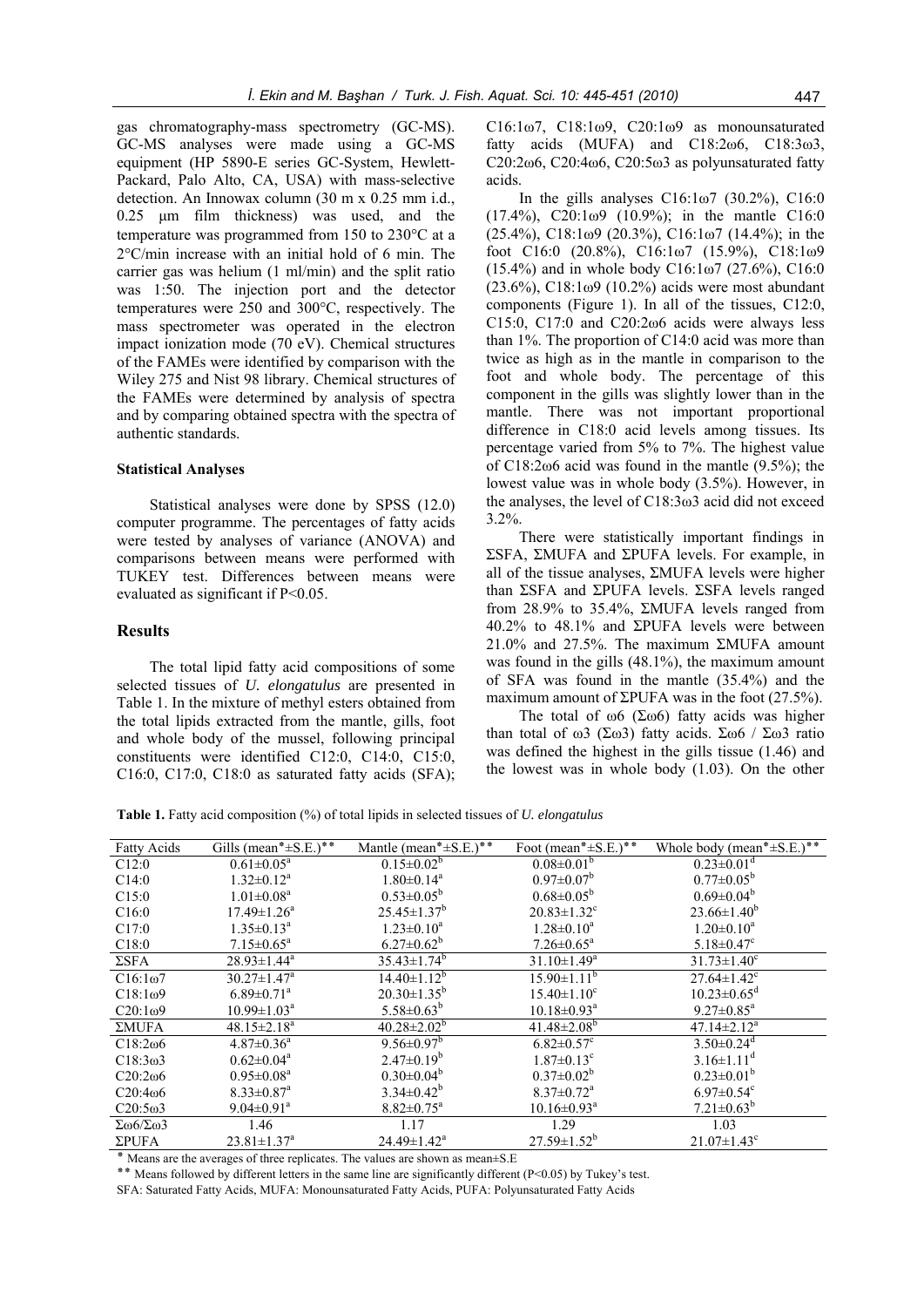

**Figure 1**. Distribution of major fatty acids percentages in the gills, mantle, foot and whole body of *U. elongatulus.*

hand, surprisingly the percentage of C20:5ω3 (ω3) acid in all of the tissues was slightly higher than C20:4 $\omega$ 6 acid ( $\omega$ 6). Its proportion was between 7.2% and 10.1% and it was major fatty acid among PUFAs, however C20:4ω6 acid was the second major PUFA. The sum of C20:4ω6 and C20:5ω3 acids was 18.4% in the foot, 17.4% in the gills, 14.2% in whole body and 12.2% in the mantle.

### **Discussion**

*U. elongatulus* mussel was examined in order to get more detailed fatty acid variations of its some selected tissues such as gills, mantle, foot and whole body. There are not much more studies on fatty acid composition of freshwater bivalve organs. Among the investigations studied on freshwater bivalves; gills fatty acid composition of *C. texasensis* (Hagar and Dietz, 1986) and fatty acid composition of female gonad tissues of *D. delodontus* (Pollero *et al*., 1983) are known. Most of the researches are about marine bivalves (Klingensmith and Stillway, 1982; Piretti *et al*., 1988; Pazos *et al*., 2003) and marine gastropods (Rakshit *et al*., 1997). The most detailed study is about fatty acid composition of some selected tissues (whole body, hepatopancreas, mantle, gills and male and female gonads) of *Macoma balthica* brackish water mussel (Wenne and Polak, 1989).

In the selected tissues of *M. balthica* (Wenne and Polak, 1989) C16:1ω7, C18:1ω9, C20:1ω9 and C20:5ω3 acids were found abundantly. On the other hand, in the analyses of *C. texasensis* gills (Hagar and Dietz, 1986), C20:1ω9 (between 7.9-18.4%) and C20:4ω6 (between 15.1-17.7%) acids were found higher than other fatty acids. In *D. delodontus*  (Pollero *et al*., 1983) mussel, the proportions of ΣSFA in the gonads were low and unsaturation was scattered mostly in C16:1ω7, C18:1ω9 and C20:1ω9 acids. In a study on gastropod organs, Rakshit *et al*. (1997) were reported that among SFAs C16:0, C18:0, C20:0; among MUFAs C18:1ω9, C16:1ω7, C20:1ω9 and among PUFAs C22:5ω6, C20:5ω3, C18:2ω6 and C<sub>20</sub>:4ω6 acids were major constituents in

*Telescopium telescopium* organs such as foot, mantle and digestive gland.

In *U. elongatulus*, tissues presented different and characteristic fatty acid profiles quantitatively. For instance, in the gills C16:1ω7 (30.2%), C16:0 (17.4%), C20:1ω9 (10.9%) acids; in the mantle C16:0 (25.4%), C18:1ω9 (20.3%), C16:1ω7 (14.4%) acids; in the foot C16:0  $(20.8\%)$ , C16:1 $\omega$ 7  $(15.9\%)$ , C18:1ω9 (15.4%) acids and in whole body C16:1ω7  $(27.6\%)$ , C16:0  $(23.6\%)$ , C18:1 $\omega$ 9  $(10.2\%)$  acids were found at high percentages (Figure 1). These fatty acids are familiar and mostly found at high percentages in most of mussels, especially in freshwater representatives such as *C. texasensis*, *D. patagonicus*, *L. subrostrata*, *D. delodontus*, *D. polymorpha, Unio* sp. and *D. siouffi.* Predominant MUFAs such as C16:1ω7 and C18:1ω9 acids of *U. elongatulus* tissues may have two origins: exogenous from the diets or endogenous by desaturation of C16:0 and C18:0 acids, respectively. Also, it is accepted that the fatty acid composition of an organ is dictated by organ's metabolic activities.

In the present work, in all of the tissues, ΣMUFA levels were found higher than ΣPUFA and ΣSFA levels. ΣPUFA levels were found the lowest in all of the tissues analyses. However, there were also some similarities between *U. elongatulus* and some of the other mollusc. For instance, as in the mantle and foot of *U. elongatulus*, the levels of ΣSFA and ΣPUFA in the mantle and foot of *T. telescopium* were also found at high percentages. In addition, ΣMUFA level in *U. elongatulus* gills, not studied by Rakshit *et al*. (1999) in *T. telescopium*, was found at high percentage. The occurrence of fatty acids classes in different organs of *T. telescopium* marine gastropod exhibited a unique pattern of variation. Digestive gland possessed a maximum amount of ΣMUFA and minimum amount of ΣSFA; the mantle contained a maximum level of ΣSFA and minimum level of ΣPUFA; whereas in the foot ΣPUFA were maximum and ΣMUFA minimum. According to the organwise distribution, maximum ΣSFA was found in the mantle, maximum ΣMUFA was in the digestive gland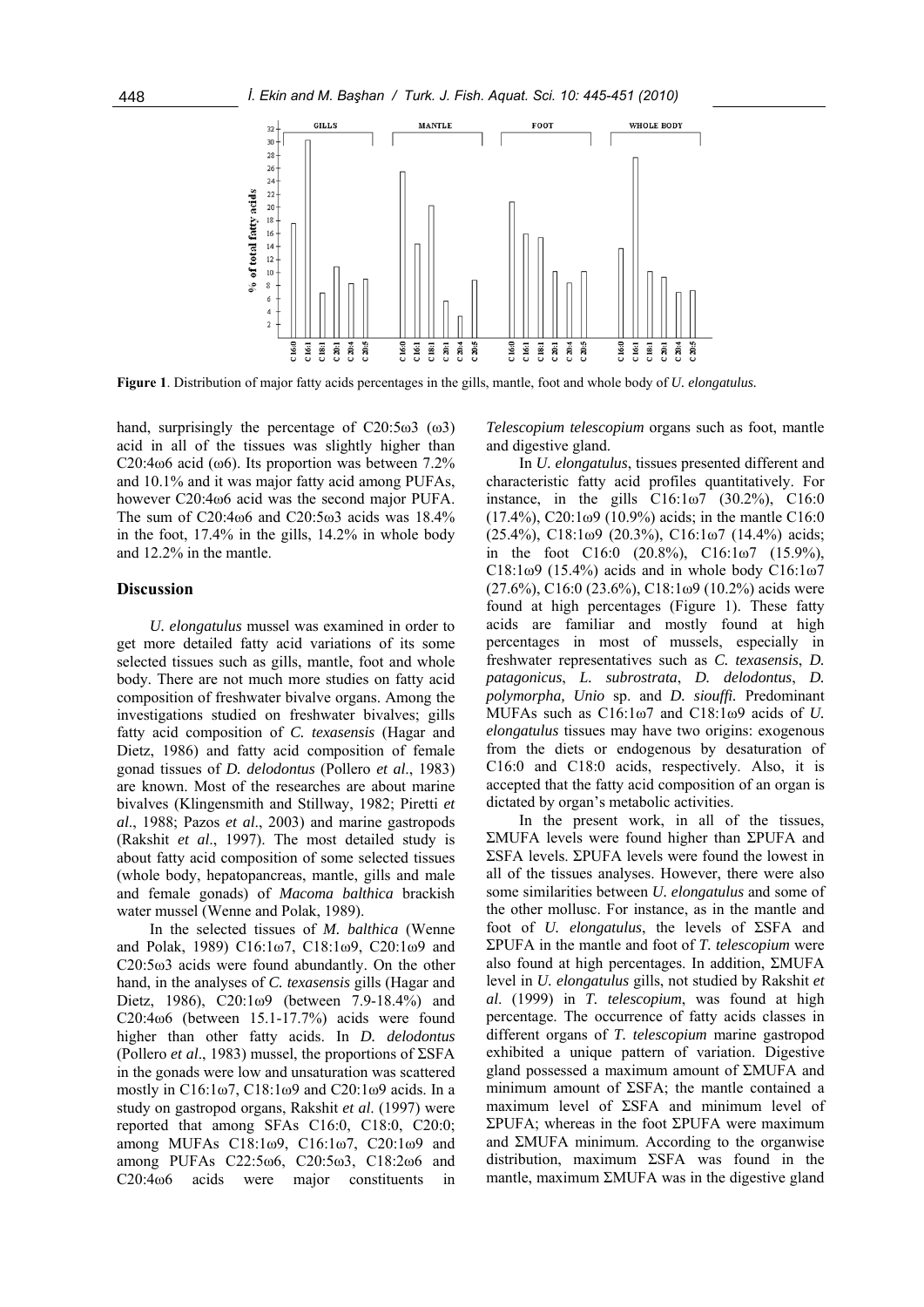and maximum ΣPUFA was obtained in the foot (Rakshit *et al*., 1997).

One of the principal problems faced by freshwater animals is the maintenance of ionic balance. In freshwater mussels, the primary site of Na uptake is gills (Dietz and Graves, 1981). In addition to being the primary site of ion transport, gills also involved in food procurement and gas exchange and serve as a brooding chamber for larval glochidia in females. Thus, gills serve many different functions the relative importance of which may vary during the year (Hagar and Dietz, 1986). C20:4ω6 acid is the substrate for production of the prostaglandins involved in regulating Na uptake and its content is relatively high in whole body lipids of freshwater bivalves as well as in gill lipids e.g. in the mussel *C. texasensis* (Hagar and Dietz, 1986). The increased proportion of the C20:4ω6 acid in the gills and, to some extent, in the mantle of *M. balthica* (Wenne and Polak, 1989) suggests an adaptation to brackish-water conditions in the Gulf of Gdansk. This is confirmed by the low content of C20:4ω6 acid in *Mytilus edulis* gills from the typical sea-water (Morris *et al*., 1983). While marine molluscs possessed little C20:4ω6 acid, some freshwater bivalves investigated contained relatively high levels of this component. C20:4ω6 acid was also found to be the most abundant fatty acid in a total lipid extract of *L. subrostrata* gills (Saintsing *et al*., 1983) and was reported to be major component of a whole animal extract of the South American freshwater mussel *D. patagonicus* (Pollero *et al*., 1981). As in most of other freshwater bivalves, we found C20:4ω6 acid in high percent (8.3%) in *U. elongatulus* gills and foot. For this reason, it was showed that *U. elongatulus* gills contained an abundant supply of substrate for the production of prostaglandins. C20:4ω6 acid concentration in the gills was also higher than those in the mantle and whole body lipids of *U. elongatulus*. This highest quantity is probably related to prostaglandin synthesizing in the gills to regulate Na uptake.

The diet composition of *U. elongatulus* was mostly containing *Amphora, Cocconeis*, *Cymbella, Cyclotella*, *Gomphonema*, *Synedra*, *Navicula, Rhoicosphenia*, *Nitzschia, Meridion, Bacillaria, Spirogyra*, *Oscillatoria* and *Lyngbya* algae. It is mostly similar to other bivalve filter feeding molluscs diets which consist of diatoms, dinoflagellates, bacteria as well as dissolved and particulate organic material. In general terms, diatoms are distinguished by high concentration of C20:5ω3 acid and low concentration of C22:6ω3 acid, whereas dinoflagellates are rich in C22:6ω3 acid (Ackman *et al*., 1968; Chuecas and Riley, 1969; Parrish *et al*., 1991; Alkanani *et al*., 2007). Most of the lipid and considerable amount of C20:5ω3 and C22:6ω3 acids are provided by diatoms and dinoflagellates, respectively, while small amounts of lipids, SFAs and MUFAs of 14 to 18 carbons are provided by detritus (Williams, 1965; Ackman *et al*., 1968; Chuecas and

Riley, 1969). By bivalve molluscs, C16:0 and C16:1ω7 acids are easily synthesized *de novo*, whereas PUFAs of 20 and 22 carbons are only provided by diet and can be synthesized from corresponding dietary precursors (De Moreno *et al*., 1977). In the analyses of *U. elongatulus* tissues, C20:5ω3 acid proportion was varied from 7.2% to 10.1%. These high proportions probably come from diatoms mostly found in filtered Tigris River water. To be mentioned that *U. elongatulus* mussels were collected at the beginning of summer (in July). It is known that planktonic bloom takes place during spring and goes on until autumn. For this reason, at the beginning of summer the water must be rich with planktons. It is wise to express that the reproduction season of the mussel was spring and in the current study the mussels were harvested from the river in July not far from breeding season. Therefore, there was probably relation between reproduction and fatty acid profiles. Alkanani *et al*. (2007) suggested that C20:4ω6 is mostly associated with the reproductive processes and not with growth. Maybe, the high proportion of C20:4ω6 acid in all of the fractions of *U. elongatulus* was attributed to reproduction processes. However, it remains difficult to correlate fatty acid composition of algae with the fatty acid composition of the mussel since it is impossible to take all the interspecific differences between different algal diets and metabolic activities into account. Furthermore, certain minor components such as vitamins and minerals may play an important role on fatty acid composition of bivalves (Caers *et al*., 1998).

In the most of studies on vertebrates and invertebrates, C16:1ω7 acid usually found in low percentages. This component was only found in high percentages in diptera (Thompson, 1973), some heteroptera (Spike *et al*., 1991; Bashan *et al*., 2002) and in diatoms (Kharlamenko *et al*., 1995). We obtained C16:1ω7 acid 30.2% in the gills and 27.6% in whole body of *U. elongatulus.* Also the percentages of this component in the foot (15.9%) and mantle (14.4%) were not low. Probably the accumulation of C16:1ω7 acid in the gills was related to physiological activities in the organs. The mussel likely provided C16:1ω7 acid both by synthesizing from C16:0 acid and taking from diatoms.

The data on freshwater mussels differ considerably from those of marine molluscs. C20:4ω6 acid accounted for only 0-5% of the total fatty acids in marine bivalves (Gardner and Riley, 1972; Watanabe and Ackman, 1974; Paradis and Ackman, 1977; Joseph, 1982) and 5-10% in marine gastropods (Paradis and Ackman, 1977; Johns *et al*., 1980; Joseph, 1982). Marine molluscs are generally rich in fatty acids of ω3 (especially C18:3ω3, C20:5ω3 and C22:6ω3). Freshwater mussels, however, contain a greater proportion of fatty acids of ω6 (especially C18:2ω6 and C20:4ω6). While freshwater mussels have Σω6 / Σω3 ratios of 2-4, marine molluscs have ratios of 0.1-1.0 (Hagar and Dietz, 1986). In the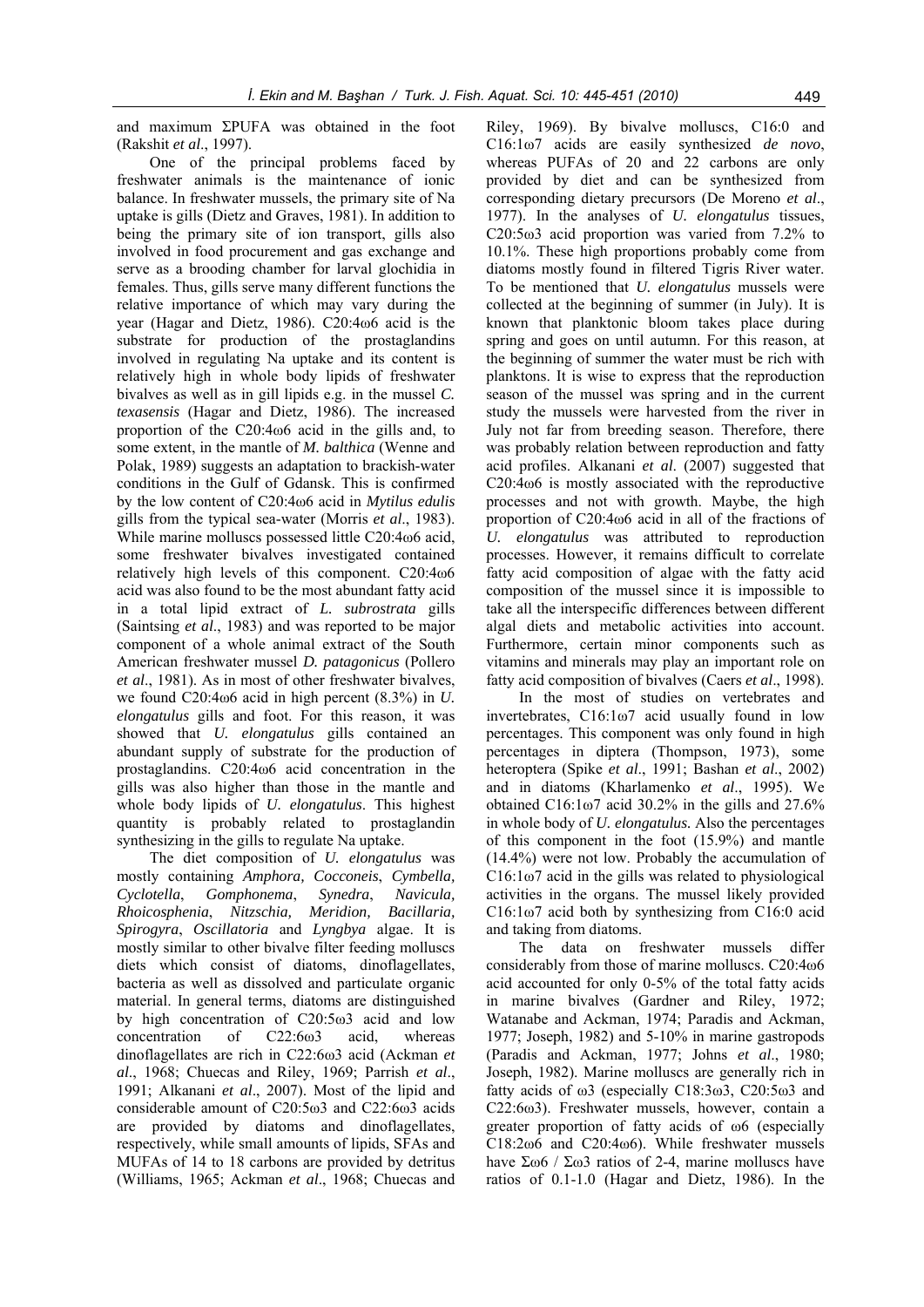present study, Σω6 / Σω3 ratios in *U*. *elongatulus* were 1.46, 1.29, 1.17 and 1.03 in the gills, foot, mantle and whole body, respectively. The findings were similar to freshwater mussels. The differences in the fatty acid profiles of marine and freshwater molluscs may be due to dietary differences since marine plankton are rich in ω3 acids, while ω6 acids predominate in terrestrial and freshwater plants (Sargent, 1976).

Non-methylene-interrupted dienoic (NMID) fatty acids have been reported in both marine (Paradis and Ackman 1975) and freshwater (Pollero *et al*., 1981) bivalves. Their structures were established as C20:2∆<sup>5-11</sup>, C20:2∆<sup>5-13</sup>, C22:2∆<sup>7-13</sup> and C22:2∆<sup>7-15</sup>. It was suggested that these fatty acids in animals are derived almost exclusively from food sources and are biochemically inert (Paradis and Ackman, 1977). On the other hand, some authors suppose that these in aquatic invertebrates have an endogenous origin (Joseph, 1982; Zhukova, 1986, 1991). As it has been mentioned in most of the other freshwater mollusc studies, in the analyses, none of the tissues of *U. elongatulus* contained NMID fatty acids which are mostly indicated as constituents of the polar lipids of marine molluscs (Pollero *et al*., 1981, 1983; Dembitsky *et al*., 1992; Fried *et al*., 1993).

In conclusion, the results obtained in the present work reveal that the quantitatively most important fatty acids of selected tissues (mantle, gills, foot and whole body) are C16:0, C16:1ω7, C18:1ω9, C20:1ω9, C20:4ω6 and C20:5ω3. Analyses of selected organs presented different and characteristic fatty acids profiles. Also the percentages of C20:4ω6 and C20:5ω3 acids, precursors of eicosanoids, were apparently high in the gills and foot. In all of tissue analyses, ΣMUFA levels were higher than ΣPUFA and ΣSFA levels. In the light of these results, *U. elongatulus* mussels are good source for some important fatty acids mentioned above. For breeding and manufacturing animal foodstuff, the mussels may be significant resource. Even, they may be eaten as edible freshwater food after studying pathologically.

#### **Acknowledgements**

This research was supported by a grant from Dicle University Research Fund. Project number: DÜAPK-03-FF-41. I wish to express my thanks to Professor T.H. Dietz, and K.K. Misra, for their constant encouragement and constructive criticism about language and content of the study.

#### **References**

- Ackman, R.G., Tocher, C.S. and McLachlan, J. 1968. Marine phytoplankton fatty acids. Journal of the Fisheries Research Board of Canada, 25: 1603-1620.
- Alkanani, T., Parrish, C.C., Thompson, R.J. and McKenzie, C.H. 2007. Role of fatty acids in cultured mussels, *Mytilus edulis*, grown in Notre Dame Bay, Newfoundland. Journal of Experimental Marine

Biology and Ecology, 348: 33-45.

- Bashan, M., Akbas, H. and Yurdakoc, K. 2002. Phospholipid and triacylglycerol fatty acid composition of major life stages of sunn pest, *Eurygaster integriceps* (Heteroptera: Scutelleridae). Comparative Biochemistry and Physiology, 132: 375.
- Beninger, P.G. and Stephan, G. 1985. Seasonal variations in the fatty acids of triacylglycerols and phospholipids of two populations of adult clam (*Tapes decussatus* L. and *Tapes philippinarum*) reared in a common habitat. Comparative Biochemistry and Physiology, 81(B): 591-601.
- Bligh, E.G. and Dyer, W.J.A. 1959. A rapid method of total lipid extraction and purification. Canadian Journal of Biochemistry and Physiology, 37: 911-917.
- Caers, M., Coutteau, P., Lombeida, P. and Sorgeloos, P. 1998. The effect of lipid supplementation on growth and fatty acid composition of *Tapes philippinarum* spat. Aquaculture, 162: 287-299.
- Chuecas, L. and Riley, J.P. 1969. Components fatty acids of total lipids of some marine phytoplankton. Journal of the Marine Biological Association of the United Kingdom, 49: 97-116.
- Cotronea, A., Ziino, M., Alfa, M., Salvo, F. and Dogo, G. 1980. Scarti di pesca nell'alimentazione di *Penaeus cherturus*- Nota IV. Atti della Societa Peloritana Scienze Fisiche, Matematiche e Naturali, 26: 151-160.
- De Moreno, J.E.A., Moreno, V.J. and Brenner, R.R. 1977. Lipids metabolism of the yellow clam, *Mesodesma mactroides*.3. Saturated fatty acids and acetate metabolism. Lipids, 12: 804-808.
- Dembitsky, V.M., Kashin, A.G. and Stefanow, K. 1992. Comparative investigation of phospholipids and fatty acids of freshwater molluscs from Volga River Basin. Comparative Biochemistry and Physiology, 102(1): 193-198.
- Dembitsky, V.M., Rezanka, T. and Kashin, A.G. 1993. Fatty acid and phospholipids composition of freshwater molluscs *Anadonta piscinalis* and *Limnaea fragilis* from the River Volga*.* Comparative Biochemistry and Physiology, 105(3-4): 597-601.
- Deshimaru, O., Kuroki, K. and Yone, Y. 1979. The compositions and level of dietary lipid appropriate for growth of Prawn. Bull. The Japanese Society of Fisheries Science, 45: 591-594.
- Dietz, T.H. and Graves, S.Y. 1981. Sodium influx in isolated gills of the freshwater mussel, *Ligumia subrostrata*. J. of Comp. Physiology, 143: 185-190.
- Ekin, İ., Başhan, M. and Şeşen, R. 2008. Fatty acid composition of *Dreissena siouffi* (Bivalvia: Dreissenidae) collected from the Fırat River. Science and Engineering J. of Fırat Univ., 20(2): 243-250.
- Fried, B., Rao, K.S., Sherma, J. and Huffmani, J.E. 1993. Fatty acid composition of *Goniobasis virginica*, *Physa*  sp. and *Viviparus malleatus* (Mollusca: Gastropoda) from lake Musconetcong, New Jersey. Biochemical Systematic and Ecology, 21(8): 809-812.
- Gardner, D. and Riley, J.P. 1972. The components fatty acids of the lipids of some species of marine and freshwater molluscs. Journal of the Marine Biological Association of the United Kingdom, 52: 827-838.
- Hagar, A.F. and Dietz, T.H. 1986. Seasonal changes in the lipid composition of gill tissue from the freshwater mussel *Carunculina texasensis*. Physiological Zoology, 59(4): 419-428.
- Johns, R.B., Nichols, P.D. and Perry, G.J. 1980. Fatty acid components of nine species of molluscs of the littoral